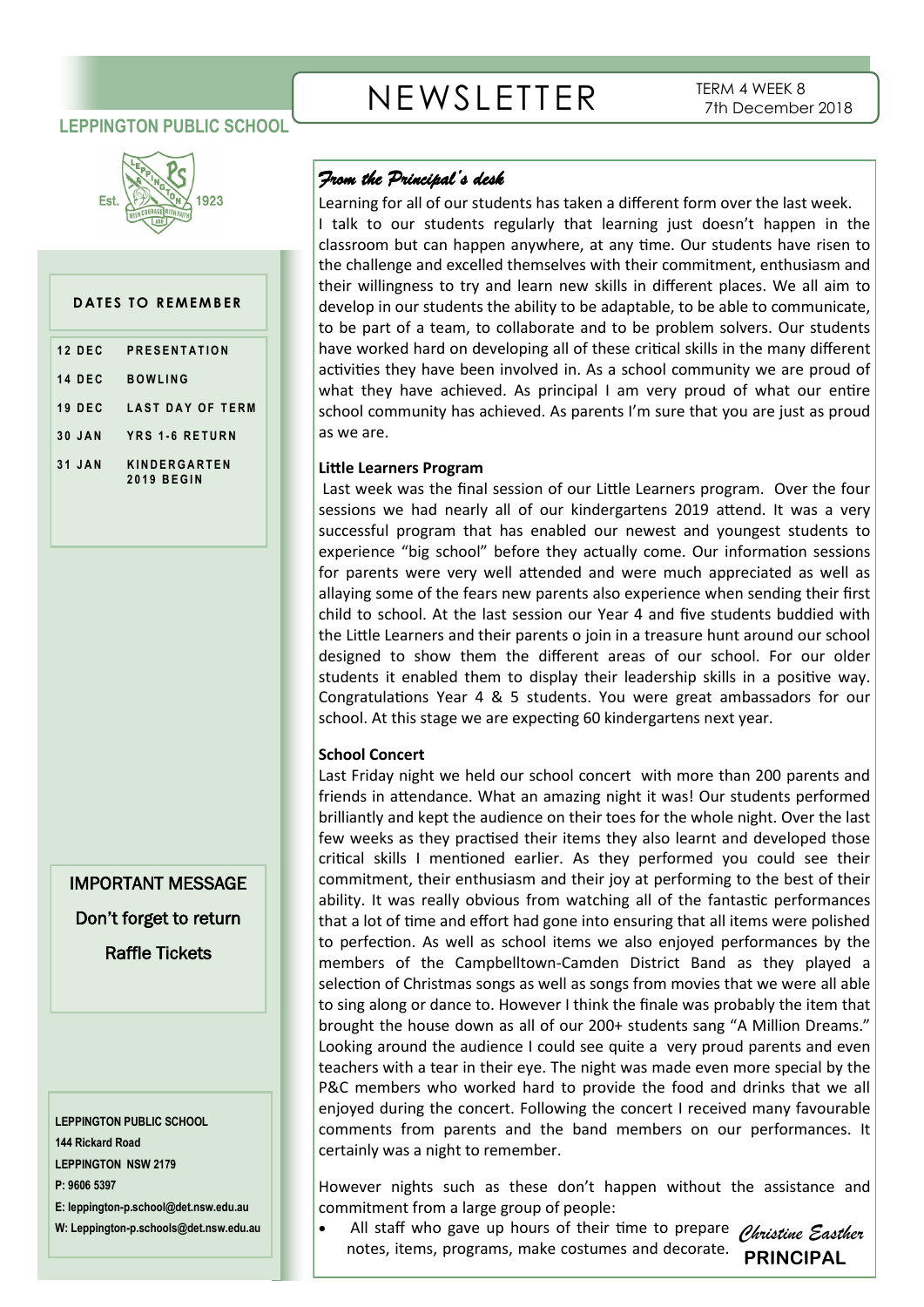# **NEWSLETTER**

## **LEPPINGTON PUBLIC SCHOOL**

- Ross and Belinda Paterson who organised and erected the stage that added a special element to the performances
- Our P&C for manning the bbq and drinks & snacks stalls
- Parents who attended and supported their children
- The 49 members of the Campbelltown-Camden District Band who came along to share their talents with us and were so flexible in accommodating our wishes for not just Christmas songs but songs that would appeal to everyone.
- Grant Millard a member of the band who supplied the sound system at no charge.

If I have forgotten anyone I do apologise. I was certainly one very proud principal that night!

#### **School Leaders 2019**

Last Monday students from Year 5 who had indicated that they wish to be considered for the positions of School Captain or Vice-Captain delivered their speeches to the whole school. It was evident from listening to their speeches that they had all carefully considered the role of a school leader and what they could ring to the role. Following the speeches, students from Kinder to Year 5 and staff voted for the candidates that they considered would be a worthy student leader of our school. New school leaders will be announced at Presentation Day next Wednesday. Congratulations to all of the students who delivered speeches. We were very proud of you.

### **School Planning**

Our staff are now busy planning for 2019. We are really excited about all the changes that are happening at our school. Changes in school population– approximately 270 students enrolled already. Changes in staff and major changes in accommodation for our students when we will see the first two demountable classrooms arrive to house our growing numbers of classes. It's hard to imagine our school being large enough to need demountable classrooms. However along with all these changes we will continue to work hard to preserve and continue to foster the close family atmosphere that we have build over the years.

To accurately plan for classes we need to know if your child is not returning to our school.

#### **Please let the office know if your child is moving to another school as soon as possible.**

#### **Sporting Workshops**

This week our students participated in workshops for both NRL and cricket. These were both great opportunities for our students to learn and practise new sporting skills.

#### **Library Books and Home Readers**

We still have many library books and home readers missing. Please search at home and return all these books. Every book we have returned is one less book we need to buy next year!



#### **Year 6 Fun Day**

This will be held next Tuesday after being postponed due to rain last week. This is a mufti day for all students. Pre-paid tokens will be handed out on the day. Additional tokens will be available for purchase.

#### **Bowling Day**

This will be Friday 14th December. If your child is not going bowling they are expected to come to school.

*Christine Easther* **PRINCIPAL**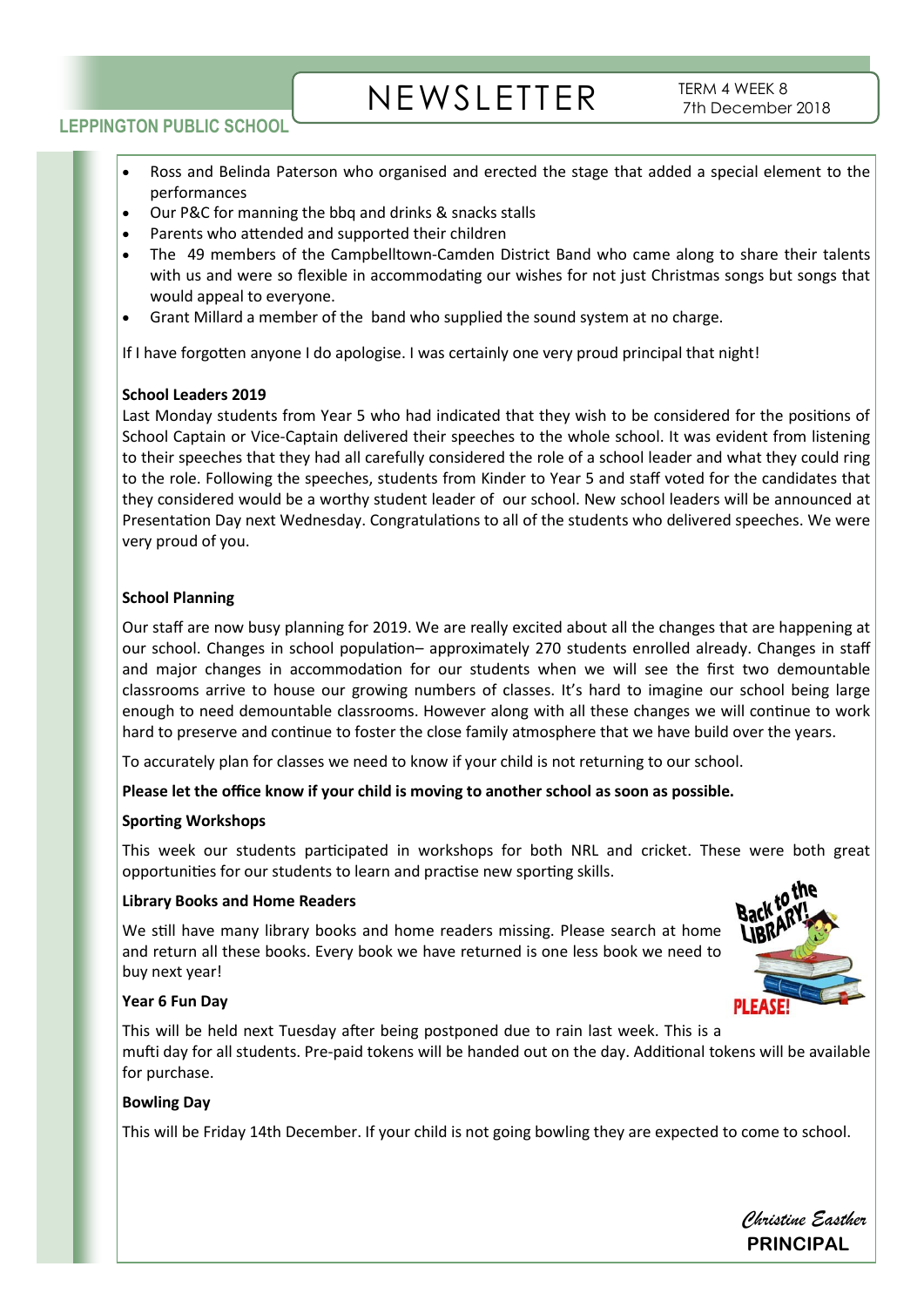#### **Year 6 Farewell**

This was held last Wednesday night at the Kemps Creek Bowling Club for Year 6 students and their parents, staff and many of our Year 5 students. It was another amazing night for our students, made possible by the enthusiasm, commitment and the many hours of work by all of our staff. The venue looked spectacular decorated around our theme of "We are all Superheroes." Looking around at our beautiful group of Year 6 students who have grown from those little kindergarten students who started school 7 years ago to the young men and women they are becoming today, I feel sure that they will all lead happy and productive lives and will work hard to achieve their dreams. Throughout the evening our students excelled themselves with their behaviour, their enthusiasm and their excellent manners. Following the dinner they were able to party on at a disco, have photos taken in the photo booth, snack on lollies at the lolly bar and just really enjoy what was their night. They are truly a group to be proud of. I'm sure that when they leave our school they'll take with them unforgettable memories not just of last night but of all the opportunities that they have been given at our school. Just another opportunity for our students in learning.



More photos to come

*Christine Easther* **PRINCIPAL**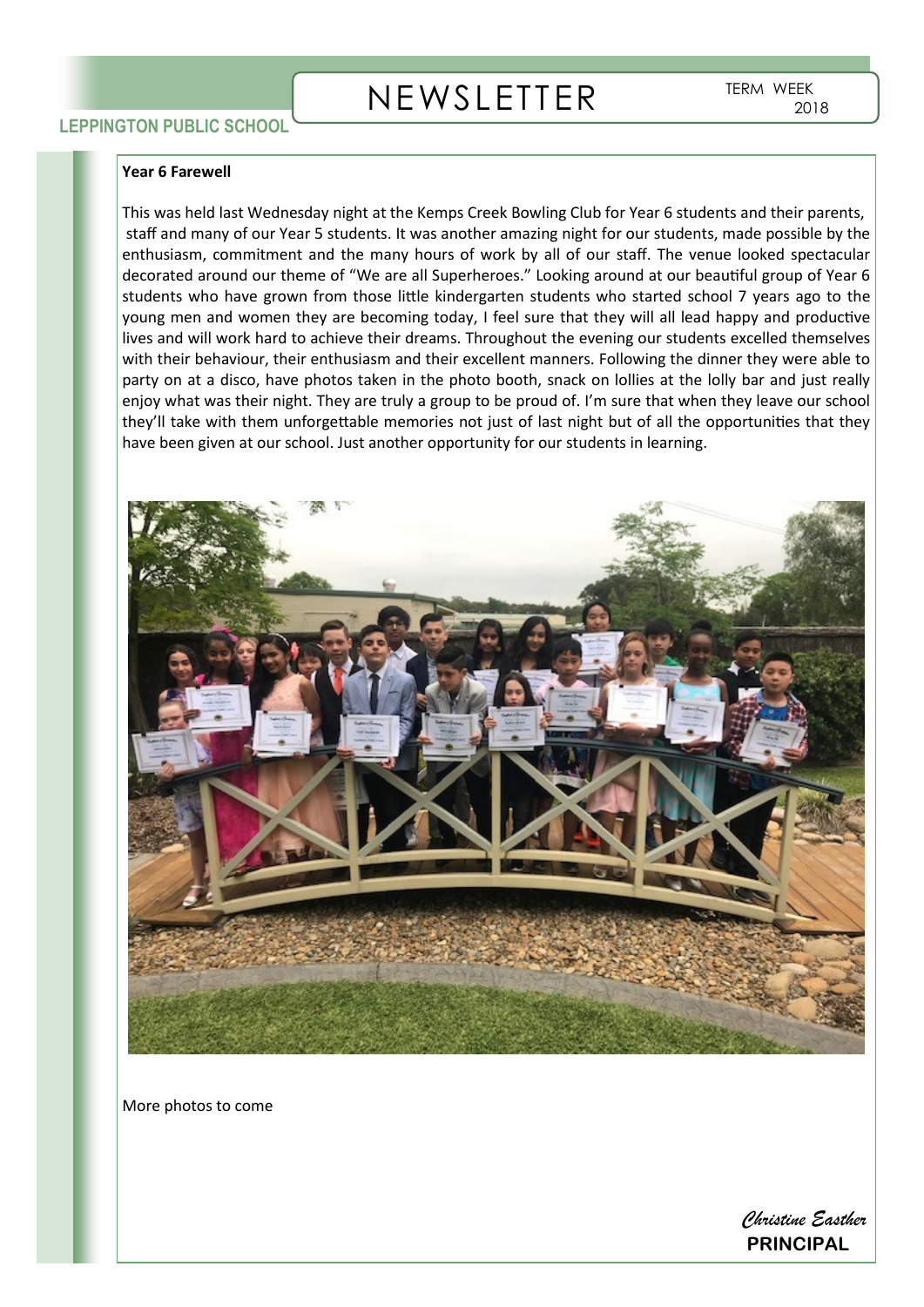#### **Staffing Changes**

Last week Miss Kristen Pieri who has been a temporary teacher at our school this year was appointed as a permanent teacher. This is as a result of the selection process earlier in the year when Miss Pieri was placed on the eligibility list. When another permanent position became available she was then the successful candidate. We are all very pleased to have her as a permanent staff member. To fill another position Mrs Alexandria Lunguly was appointed. This was a service transfer for Mrs Lunguly who currently teaches at Hunters Hill P.S. and is now very excited to be close to home. Both positions are permanent from the start of 2019.

#### **Presentation Day**

This will be held next **Wednesday 13th December** commencing at **9.30 a.m.** This is a very special day on our school calendar when students are recognised for outstanding achievement throughout the year in a variety of ways– academic, sporting, performing arts, citizenship and leadership. Please come along and support our students. They love to see as many parents as possible there. As this is a formal occasion for our school I would like to see all students wearing the correct uniform. This includes dresses for girls if they have one, black school shoes NOT coloured joggers and white socks for both boys and girls. I know that we can all make a big effort to showcase our school to the important guests who will be present that day. During the ceremony there will also be performances by KB and the school choir and a special repeat performance by popular demand of the whole school item from the concert.

#### **Parking for Parents for this event**

We fully realise the difficulty parents have with the limited parking at the front of the school so for this event ONLY we will make the staff car park as well as the grass area at the side of the canteen available for parents and visitors. There will be a staff member present on the morning to help direct parents. Please park in these designated areas only and not in other areas of the school as we want to ensure the safety of our students.

#### **School Uniform**

I am asking for your assistance in ensuring your child wears the correct uniform every day to school. Over the last couple of weeks we have noticed a number of students wearing coloured joggers and socks, canvas slip on shoes and incorrect jumpers or jackets. By ensuring that your child adheres to our uniform policy you are encouraging them to show respect for how we present ourselves. Congratulations to all those students who wear the correct uniform every day. We are very proud of you. I realise that it is the end of the year but I'm sure we can do better than we are at the moment. I'm also advising that those short stretchy skirts that many of our older girls have been wearing or netball skirts are not part of our uniform. Our girl's uniform, endorsed by you, our parents is a dress or green skorts with a school T shirt. Next year neither of those skirts will be acceptable.

#### **Lost Property**

Our lost property bin is overflowing with jumpers, jackets, hats, lunch boxes and drink bottles. If your child has lost things please come and check it out. Any school uniform pieces that are unnamed at the end of the year will be put into the clothing pool.

#### **Student Absences**

If your child is absent from school for any reason you as their parent is required by law to explain that absence. This can be done by a letter, email to the school, phone call to the office, message to the class teacher through class dojo, in person to a teacher or through the schookbag Ap. An explanation for an absence is required within **seven days** or the absence is unjustified. Unjustified absences also include days off to go shopping, birthdays, dancing concerts or exams, interviews or orientation days at private schools, after a late night, too hot or too cold etc. Statistics have shown that if your child misses a day a fortnight by the time they leave Year 12 they will have missed a whole year! It is really important that your child is at school unless they are genuinely sick. Please ensure you notify the school or your child's *Unistine Easther* teacher if they are sick. **PRINCIPAL**